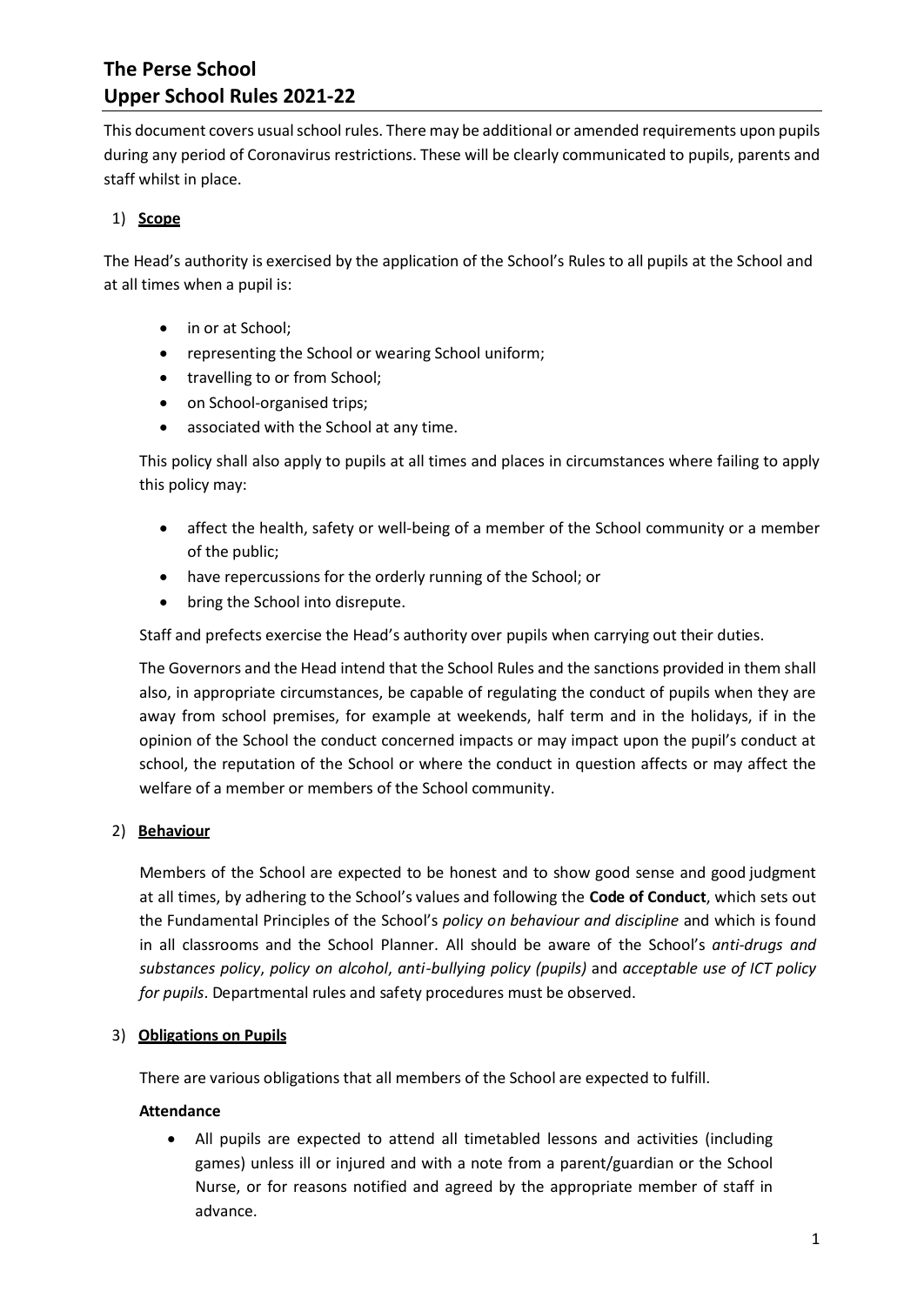- A pupil in a School squad is expected to be available to play for a School team when selected and to take reasonable steps to ensure that any problem is communicated directly (i.e. face-to-face) and well in advance to the teacher in charge of that team.
- Pupils involved in ensembles, plays and other similar groups are expected to attend notified rehearsals and meetings; they should take reasonable steps to ensure that any problem is communicated directly (i.e. face-to-face) and well in advance to the teacher in charge.
- Pupils may not leave the site during the school day unless they have permission from a member of staff. One exception exists: Sixth Form pupils must attend registration, assemblies, tutorials and all timetabled lessons including games and enrichment. They are free to leave school during private study (free) periods and break times.
- Any pupil leaving the school site during the school day must register, using the biometric registration box on the side of the Medical Centre (or alternative method of registration if appropriate) both on departure and on their return (see below).
- The School cannot be held responsible for any pupil who has left the site for private rather than School purposes. In these circumstances pupils leave the site at their own risk. This is made clear to pupils and parents on an annual basis.

## **Registration**

- All pupils should be in their Form Room for morning registration by 8.35 a.m. at the latest.
- If a pupil misses Form Registration for any reason it is their responsibility to use a biometric registration box (or alternative method if appropriate) as soon as they arrive at School.
- Pupils leaving or re-entering the site after morning registration and before the beginning of last lesson must register using the biometric registration box (or alternative method if appropriate) on departure or arrival.

## **Assembly**

- All members of the School are expected to attend assembly unless required for an approved activity or to see their tutor.
- Parents who wish their child to be excused religious assemblies must write to the Head.

## **Sanctions**

• Pupils given sanctions by members of staff for breaches of the Code of Conduct are expected to complete or serve that sanction at or by the time notified, unless permission for a deferral has been obtained in advance from the Deputy Head (Pupil development and welfare).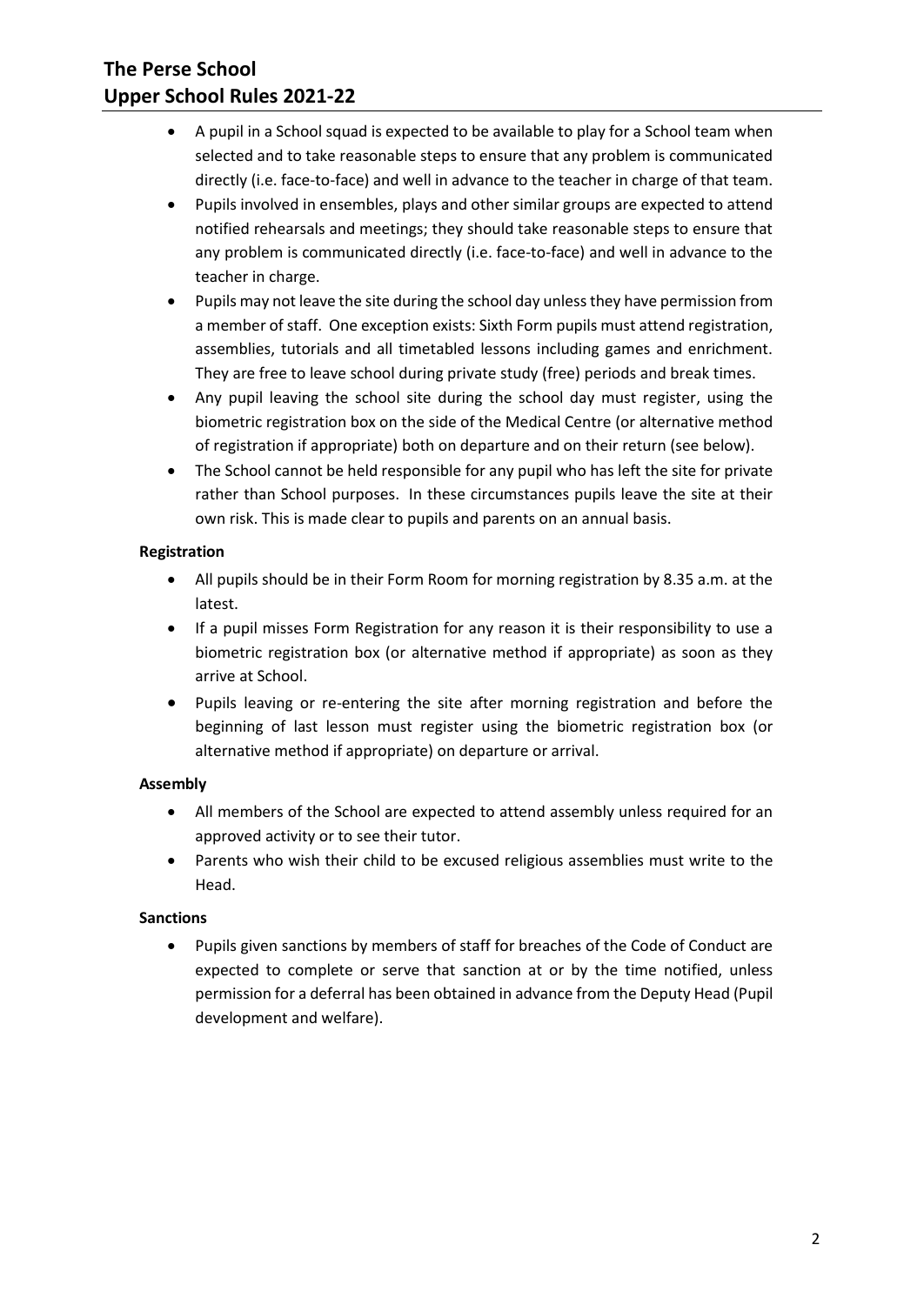#### **Alcohol & Smoking**

The School has a separate *policy on alcohol*.

Pupils are forbidden, regardless of age from:

- Bringing alcohol or smoking materials (including e-cigarettes/ vapers, herbal cigarettes or other items used in a similar manner) onto School premises<sup>1</sup> or being in unsupervised possession of alcohol or smoking materials while on School premises or in the care of the School.
- Consuming alcohol<sup>2</sup> or smoking during the School day or when in the care of the School, whether on or off School premises.
- Obtaining alcohol or smoking materials for or supplying alcohol or smoking materials to another pupil during the School day or when in the care of the School.
- Being impaired by alcohol while on School premises or in the care of the School.
- Bringing the School into disrepute for any reason associated with alcohol, whether or not they are in the care of the School at the time. Action may be taken when the welfare of any member of the school community or the reputation of the School may be affected.

### **Property**

1

- Pupils are forbidden to buy and sell items amongst themselves.
- All garments and articles of personal property must be clearly named in regulation fashion.
- Valuable items and large sums of money should not normally be brought to School. If it is essential that such items are brought they should be handed to Reception for safe-keeping. Lockers must be used for belongings when not in use.
- Mobile phones may be switched on before registration, after School, and during break and lunchtime. For Years 7-11, they may only be used supervised in the PAC Café or Library. Sixth Form may also use them in the Sixth Form areas. At all other times they should be switched off. They must not be used to photograph or video other students. See the School's a*cceptable use of ICT policy for pupils*.

### **Prohibited and Banned Items**

• Pupils may not bring to School or possess whilst in the care of the school illegal substances, fireworks, chemicals, weapons, aerosol sprays (excluding deodorant), bottles of correcting fluid, laser pens, matches, lighters, toy/replica weapons, any type of knife, e-cigarettes, extra hot chillies, or any other item the possession or use of which is forbidden by law or any other item notified to pupils by The School.

 $1$  There is an exception to this rule when alcohol is being brought into School as a gift for a member of staff, or as a contribution to a Parents' Association Event.

 $2$  There is an exception to this rule for members of the Sixth Form (who are over 18) are permitted to consume alcohol in moderation at the leavers' event or other events where permission has been specifically granted.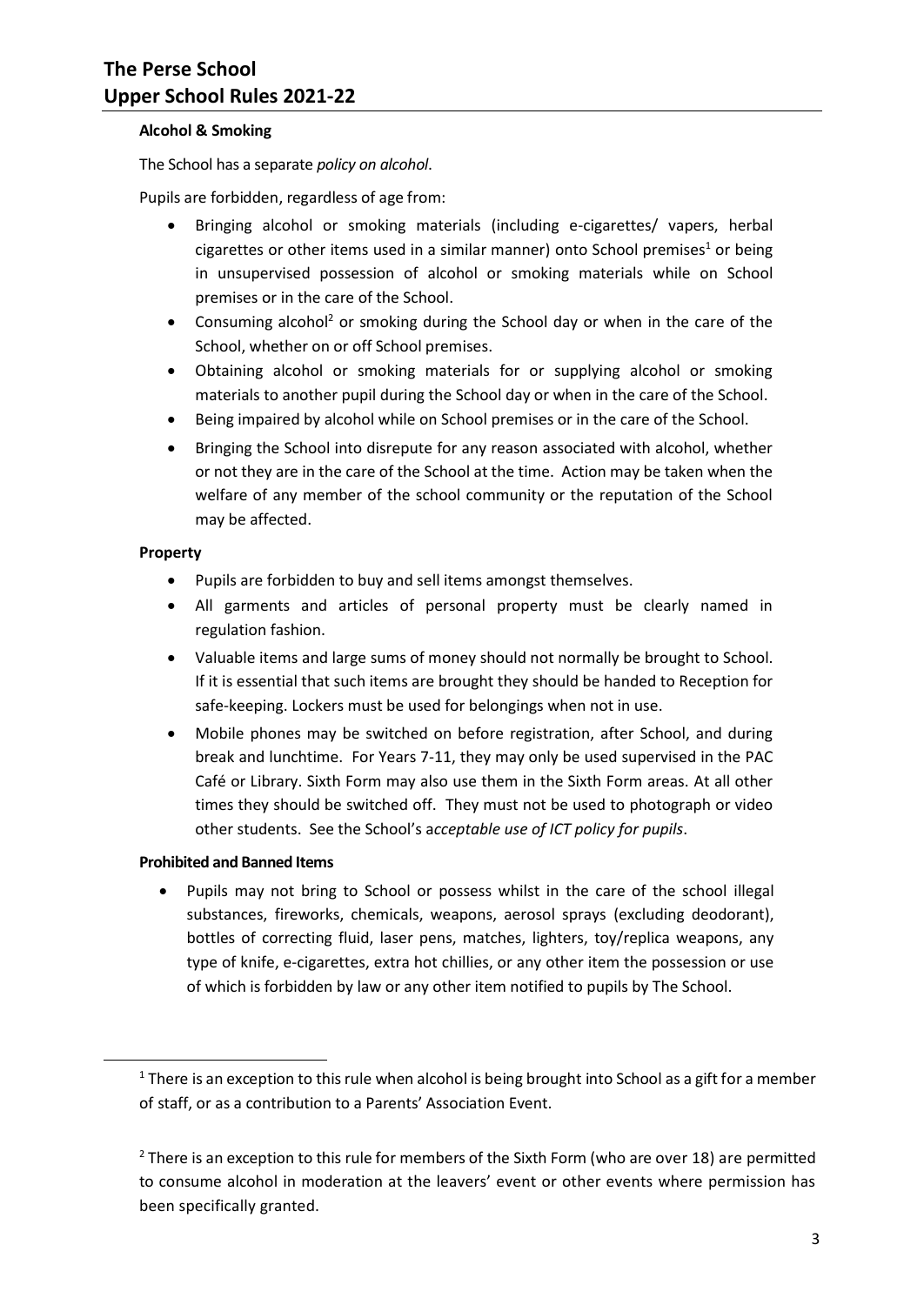- Pupils may not bring to School or use in School training supplements (e.g. creatine, protein powder).
- Pupils must not possess or use any controlled drug/medicine without authorisation from the School nurse.
- Pupils may not bring to School or be under the influence at School of any substance intended to alter their mental state or performance, including chemical substances of any kind, laughing gas, caffeine tablets / drinks.
- Prohibited and Banned items may be searched for without pupil consent in accordance with the School's *policy on searching and the retention and disposal of confiscated items*.

#### **Uniform and Appearance**

- Pupils must conform to the Uniform Regulations/Dress Code currently in force and should be smartly dressed; exaggerated styles of clothing and jewellery are not allowed.
- The decision of the Head, Deputy Head(s) or Heads of Section in matters of dress and appearance is final.

#### **Safety**

- Pupils must not let any visitors on to the school site. All visitors must report to reception on arrival.
- Pupils should ensure that their behaviour does nothing to harm or endanger themselves or other members of the School, staff or public, or do damage to property.
- Pupils must acquaint themselves with the Fire Drill and Lockdown regulations which are posted in all classrooms.
- Pupils must follow all safety procedures linked to Coronavirus plans.
- Pupils are not allowed to throw snowballs or water balloons on the school site as these can cause eye injuries.
- Pupils must not be on site before 7.45am or after 5:45pm on weekdays, or at weekends unless involved in a supervised school activity.
- Pupils are expected to behave in an open and transparent manner and remain in supervised areas. They must not avoid supervision or enter areas which are out of bounds.

#### **Transport**

- Pupils cycling to or from School must ensure that their bicycles are roadworthy, wear a cycle helmet and must not use earphones of any description whilst cycling. High visibility clothing must be worn at all times, and cycles must have working front and rear lights.
- The same safety equipment is required for use of scooters, power skateboards or other methods of wheeled transport. Pupils must ensure they use these safely and in accordance with the law.
- Bicycles must be locked and should only be left in racks or bike sheds provided and not overnight, at weekends or during the holidays.
- Ofo bikes (and similar schemes) should not be brought onto the school site.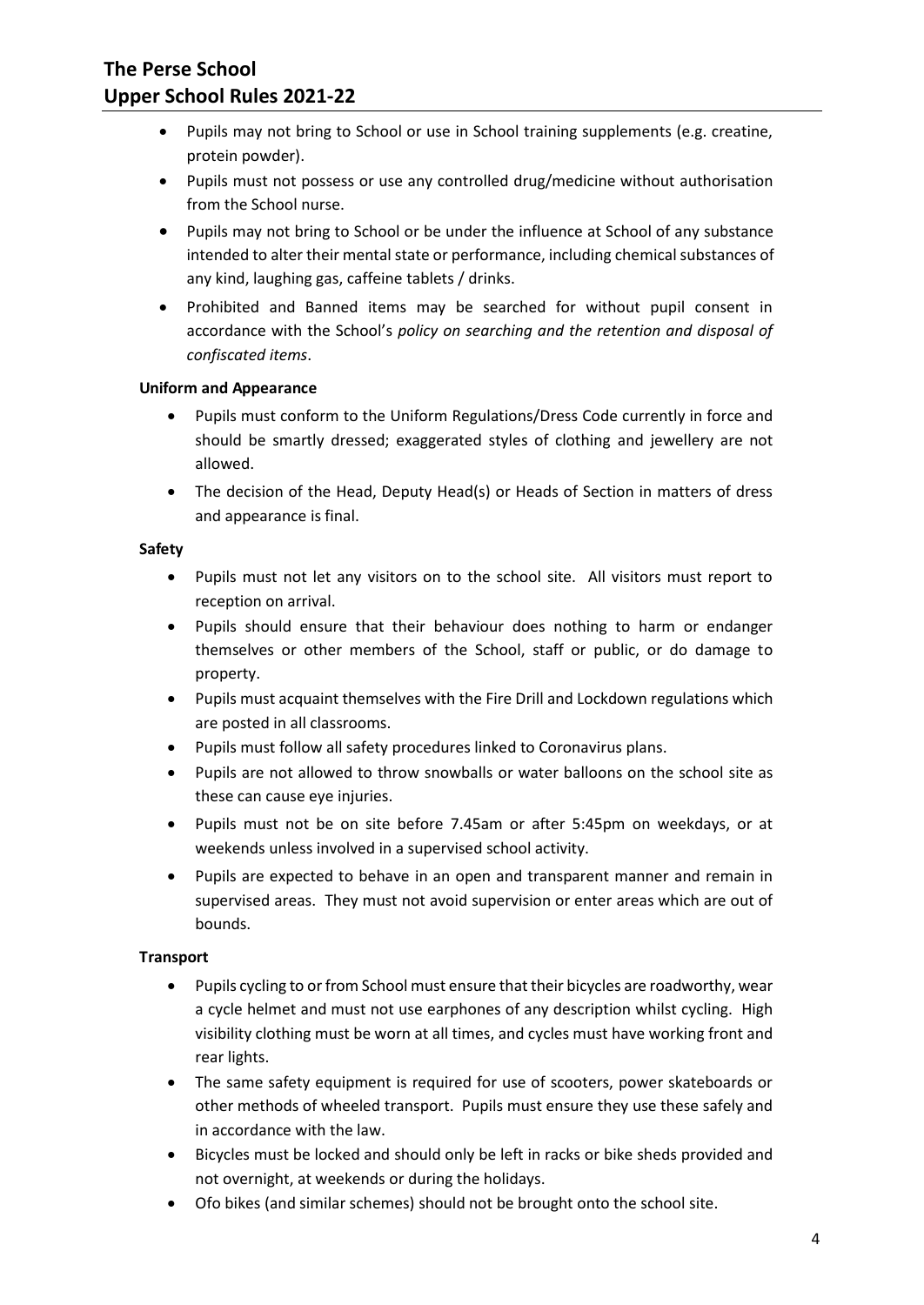- Sixth Formers may use their own motor transport for journeys to and from School only with permission of the Head of Sixth Form. The School's Driving Regulations should be obeyed at all times, and Sixth Formers must not bring cars onto the School site for any reason without the permission of the Head of  $6<sup>th</sup>$  Form.
- Pupils are expected to cycle / drive in a safe and considerate manner and adhere to the Highway Code, Road Traffic Regulations, town and other local rules.
- Pupils must not be dropped off on Hills Road or Long Road.
- Pupils must wear seat belts on minibus and coach journeys.

### 4) **Absence from School**

- Requests in advance for absence for routine dental or medical treatment should be addressed to the tutor responsible for registration.
- Requests for permission to miss school for non-routine reasons, or in extremis to miss Open Day, should be addressed in writing to the Deputy Head (Pupil development and welfare) and should be sent well in advance where possible.
- In cases of illness the School should be informed on each morning of absence by means of telephone call to the attendance officer (via 01223 403800).

### 5) **Unacceptable Behaviour**

Pupils are required to follow staff instructions and to accept the authority of the school. These requirements are essential so as to permit the School to perform its duty of care.

The main categories of misconduct which are considered to be serious breaches of discipline (more detail can be found in the Behaviour and Discipline Policy) and *may* lead to exclusion, removal or permanent exclusion include but are not limited to:

- Supply/possession/use of certain drugs and solvents and/or harmful substances or their paraphernalia or substances intended to resemble them, or alcohol or tobacco.
- theft, blackmail, physical violence, intimidation, serious misdemeanours against protected characteristics or persistent bullying;
- physical, emotional or sexual misconduct or abuse;
- behaviour in contravention of the School's policies on the acceptable use of technologies or online safety;
- supply or possession of pornography;
- possession or use of an unauthorised firearm, knife or other weapon;
- vandalism, computer hacking or serious misuse of the School's IT network;
- persistent attitudes or behaviour which are inconsistent with the School's values;
- other misconduct which affects the welfare of a member or members of the School community or which brings the School into disrepute (single or repeated episodes) on or off School premises;
- other misconduct specifically provided for in the School's parent contract and School rules.